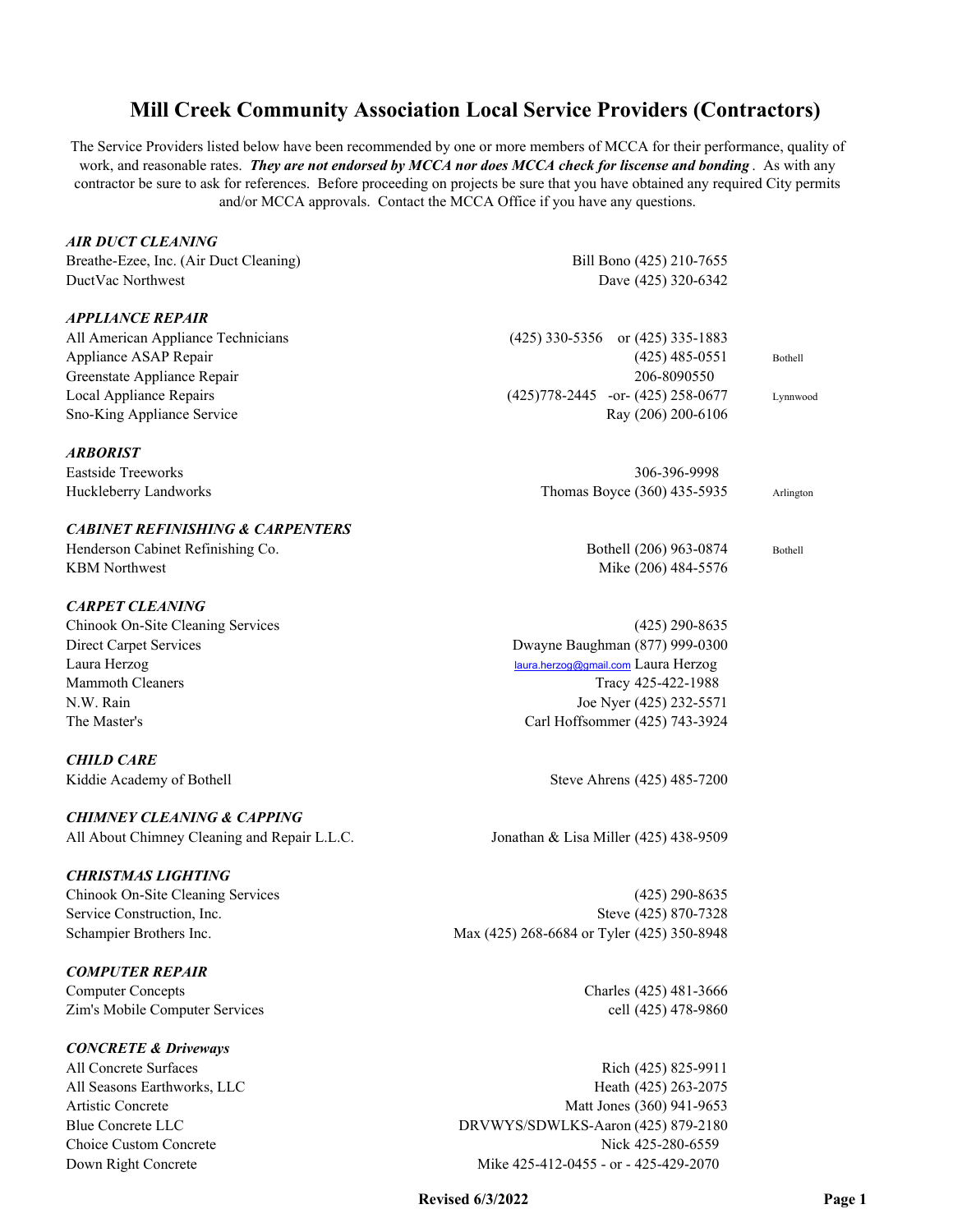| Greater Seattle Concrete             | $(206)$ 730-6744                             |             |
|--------------------------------------|----------------------------------------------|-------------|
| Harvey Construction, Inc./Deco-Pour  | Jerrilyn (360) 668-2218                      |             |
| <b>CRAWL SPACE CLEAN-OUT</b>         |                                              |             |
| Clean Crawls                         | $(360) 651 - 1765$                           |             |
| <b>CURB PAINTING</b>                 |                                              |             |
| <b>Nocturnal Numbers</b>             | $(206)$ 730-8964                             |             |
| <b>DECKS</b>                         |                                              |             |
| <b>Bill Durnell</b>                  | $(425)$ 238-6986                             |             |
| Crowder Construction LLC             | Alex Crowder (425) 471-1258                  |             |
| <b>KBM</b> Northwest                 | Mike (206) 484-5576                          |             |
| <b>KS</b> Construction               | Kurt Schneider (425) 330-0276                |             |
| Level Up Builders LLC                | Caroline (206) 618-9499                      | Seattle     |
| Levy Construction                    | Darren Levy (206) 250-4079                   |             |
| The Bowen Company Inc.               | $(425)$ 672-8300                             |             |
| DRAINAGE                             |                                              |             |
| Allied Waterproofing & Drainage Inc. | 425-258-1212                                 | Everett     |
| All Seasons Earthworks, LLC          | 425-263-2075                                 |             |
| <b>DUMPSTER RENTAL</b>               |                                              |             |
| Hungry Buzzard                       | 425-489-9235                                 |             |
| ELECTRICIAN/ELECTRICAL WIRING        |                                              |             |
| <b>Black Sheep Electric</b>          | Ryan (206) 852-2468                          |             |
| <b>Eyelander Electric</b>            | 425-259-2161                                 |             |
| <b>KV</b> Electric                   | Vicki (425) 503-4305                         |             |
| Lander Electric Co.                  | service@landerelectric.com (425) 562-1771    | Bellevue    |
| Premier Electrical Solutions         | Dave (206) 518-0133                          |             |
| <b>Volt-Tech Electrical Services</b> | Bruce (206) 310-6161 or Brady (206) 571-0291 | Woodinville |
| <b>FENCE</b>                         |                                              |             |
| Above & Beyond Fencing               | Gus (253) 344-7846                           |             |
| Cascade Fence Company                | David (360) 568-3571                         |             |
| <b>KBM</b> Northwest                 | Mike (206) 484-5576                          |             |
| R & R Fence Co.                      | $(425)$ 259-8102                             |             |
| <b>Sunset Decks</b>                  | $(360) 668 - 7847$                           |             |
| Town and Country Fence               | Office (425) 775-0531                        |             |
| FINISH CARPENTRY / HANDY MAN         |                                              |             |
| <b>KBM</b> Northwest                 | Mike (206) 484-5576                          |             |
| <b>FLOORING</b>                      |                                              |             |
| Professional Hardwoods               | Mike (425) 344-6975                          |             |
| <b>GARAGE DOORS &amp; REPAIR</b>     |                                              |             |
| Barron Garage Door, LLP              | $(425)$ 743-5740                             |             |
| The Door Works                       | Rod (425) 885-7224                           | Bellevue    |
| <b>GLASS COMPANY</b>                 |                                              |             |
| Centennial Glass Company             | teri@centennialglass.net (425) 349-3391      | Mukilteo    |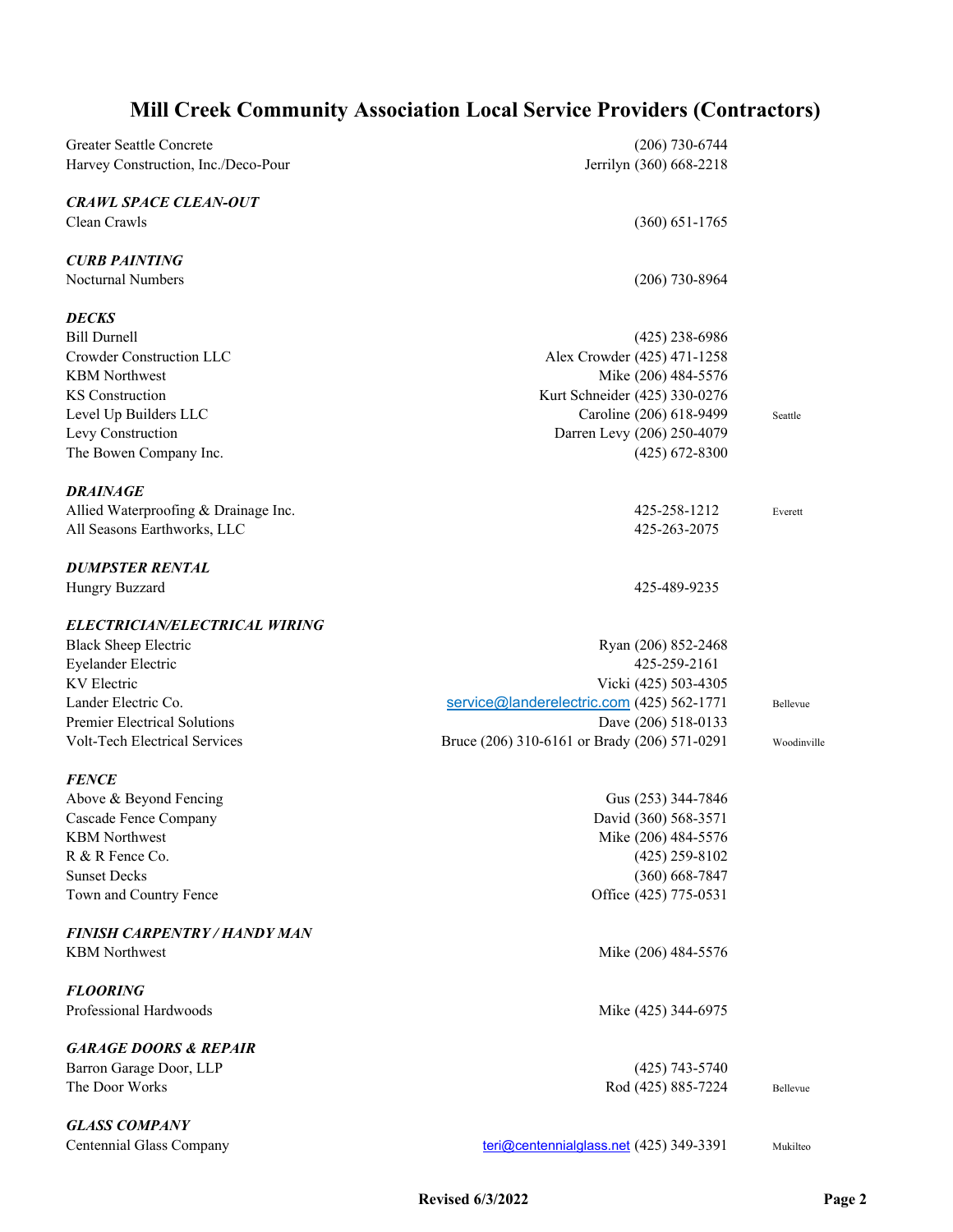## *GENERAL CONTRACTORS*

## *GRANITE/MARBLE COUNTER TOPS*

## *GUTTER CLEANING*

## *GUTTER/DRIVEWAY/ROOF/SIDEWALK CLEANING*

## *HAIR STYLIST*

## *HANDY MAN*

Art's Perfection Maintenance and the Secret Art Clark (425) 205-3506 MountLake Ter Chinook On-Site Cleaning Services (425) 290-8635 Cronk Home Repair and Maintenance Joan Cronk (425) 344-8689 oct thru feb slow season on condos Don Christensen (gutters, painting, pressure washing) Cell (425) 343-6947 Exquistite Homes (360) 420-3104 Handyman Connection (425) 775-7300 HBC Seattle Jeremy Hartmark (206) 883-7998 House Doctor Dean Wollgast (800) 947-2294 JeffersBest Handyman Jeffrey (206) 914-5758 KBM Northwest Mike (206) 484-5576 King's Home Repair Bob King (425) 268-7226 KS Construction Kurt Schneider (425) 330-0276 Madison Home Improvement Darren Levy (206) 250-4079 Monicatti Building Contractors, LLC Dennis (206) 632-0810 Phil Stinger (425) 299-1148 T&D Home Services Tim Johanson (425) 210-6989 Total Handyman Services, LLC **Kim Anetipa (425) 248-9051** Kim Anetipa (425) 248-9051

Arnott Construction, Inc. **john**@arnotttools.com (206) 817-8653 Better Build Rob St.John (425) 343-2202 does concrete Building Innovations Northwest Kitchen/floor/Baths-Bill Galipeau (425) 238-5450 Edmonds Exquisite Homes & Remodeling LLC Aaron (360) 420-3104 Lake Stevens Holland Construction Co. www.hollandconstructionco.com (206) 949-4332 Home Run Solutions, LLC Office 425-320-4786 Joseph (425) 890-3046 Levy Construction Darren Levy (206) 250-4079 Monicatti Building Contractors, LLC Dennis (206) 632-0810 Roibeard, LLC Robbie (425) 218-8300 SIR Construction (425) 315-0748 The Bowen Company Inc. (425) 672-8300 Resolute LLC Construction The Construction Richard Kitchen/ Martin Plancich (406) 794-4223 Bellingham Vickers Construction Inc. **Vickers Construction Inc.** John Vickers (425) 743-0142 Winners Construction John (425) 220-2983

BH Construction, Inc. (425) 760-5113 Darren Firth (425) 220-7749 Solid Rock Creations Brandon (425) 330-2935

Better Built Gutter Systems David Sweeten (425) 773-1893 Diamond Pressure Washing Matt Brady (425) 330-4544 Gallaghers (425) 670-1901 Jerry's Gutter Cleaning (206) 579-4888 King's Home Repair Bob King (425) 268-7226

Apex Home Services **Richard Miller (206) 849-0802** 

Ganiece Rosa **Will come to your home (425)** 381-1511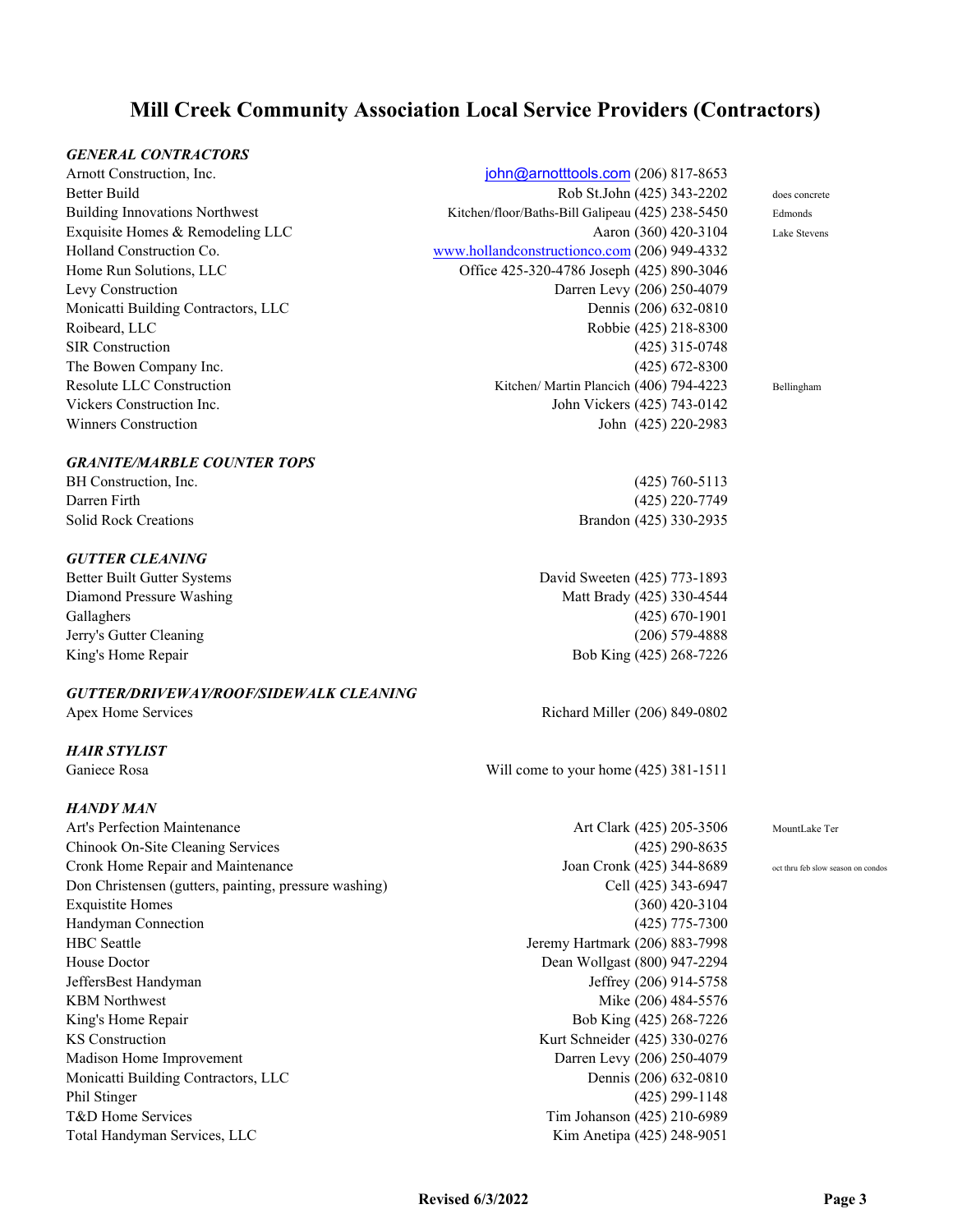## *HAULING*

Barron's Hauling Service (206) 763-9739

## *HOME INSPECTOR*

Integrated Home Inspections Brian Wendorf (206) 817-8825 NorthStarr Fred Grant (206) 218-3727 Ron West (425) 885-0722

## *HEATING / AIR CONDITIONING*

Cell (206) 293-5410

Complete Check Home Inspection LLC **Patrick Duffy (425)** 381-3881 Mill Creek

| Air Ductors                                          | Mike Watters (425) 486-6656                      |
|------------------------------------------------------|--------------------------------------------------|
| Alpine Refrigeration Systems, Inc.                   | $(425)$ 303-9160                                 |
| CM Heating                                           | $(425)$ 259-0550<br>Furnaces/Heat Pumps/Air Cond |
| Day & Nite Plumbing & Heating                        | $(425)$ 353-6464                                 |
| First Response Heating and A/C                       | Braxton (206) 607-6600                           |
| Kings Heating & Air Conditioning                     | $(425)$ 275-5153                                 |
| Northend Home Heating Furnice and HVAC               | Ed Hansen (206) 679-5532                         |
| Pacific Mechanical NW                                | Marc Setter (425) 485-2811                       |
| Washington Natural Gas Heating $\&$ Air Conditioning | Furnaces/Water Heaters/Heat Pumps (425) 355-3331 |
|                                                      |                                                  |

## *HOUSECLEANING*

Vero's Cleaning Vernonica (425) 260-2728

## *INSULATION CONTRACTORS*

## *INSURANCE AGENTS*

# *INTERIOR DESIGN* Bellevue

*IRRIGATION*

## *KITCHEN & BATHS*

C.L.R. Bidney (425) 508-7074 Chinook On-Site Cleaning Services (425) 290-8635 Dev Clausen (425) 788-5248 ING Professional Cleaning (206) 714-6901 Lou's Cleaning Services Lourdes (425) 530-6200 Merry Bee Cleaning Service **Service 3 and Service 3 and Service** Jacqueline Vasquez (425) 772-2272 Mrs. Clean email: info@mrscleanusa.com (425) 881-8411 Purely Clean Jennifer (425) 864-4065 ServiceMaster Residential/Commercial Services (425) 359-5586 Spotless Housecleaning Christiane & Elias Braga (425) 209-6368 The Dixon Group  $(206)$  226-3107 The Maids Diane Bjorn (425) 742-2779

Insulation Northwest Miles (425) 737-2553 Clean Crawls (360) 651-1765

Liberty Mutual Insurance Agent Carlos Morgado (425) 602-2010

Albee Interior Design Wendy (425) 489-5926

Green World Irrigation **Tyler Harstad** (206) 245-0383

Arnott Construction, Inc. **inc.** john@arnotttools.com (206) 817-8653 D.M. Anderson Homes Inc. (206) 605-4267 KBM Northwest Mike (206) 484-5576 Kitchen Plus Josh Brookshier (425) 462-0375 PNW Construction & Consulting, LLC Tyler Andrews (425) 954-9614

## **Revised 6/3/2022** Page 4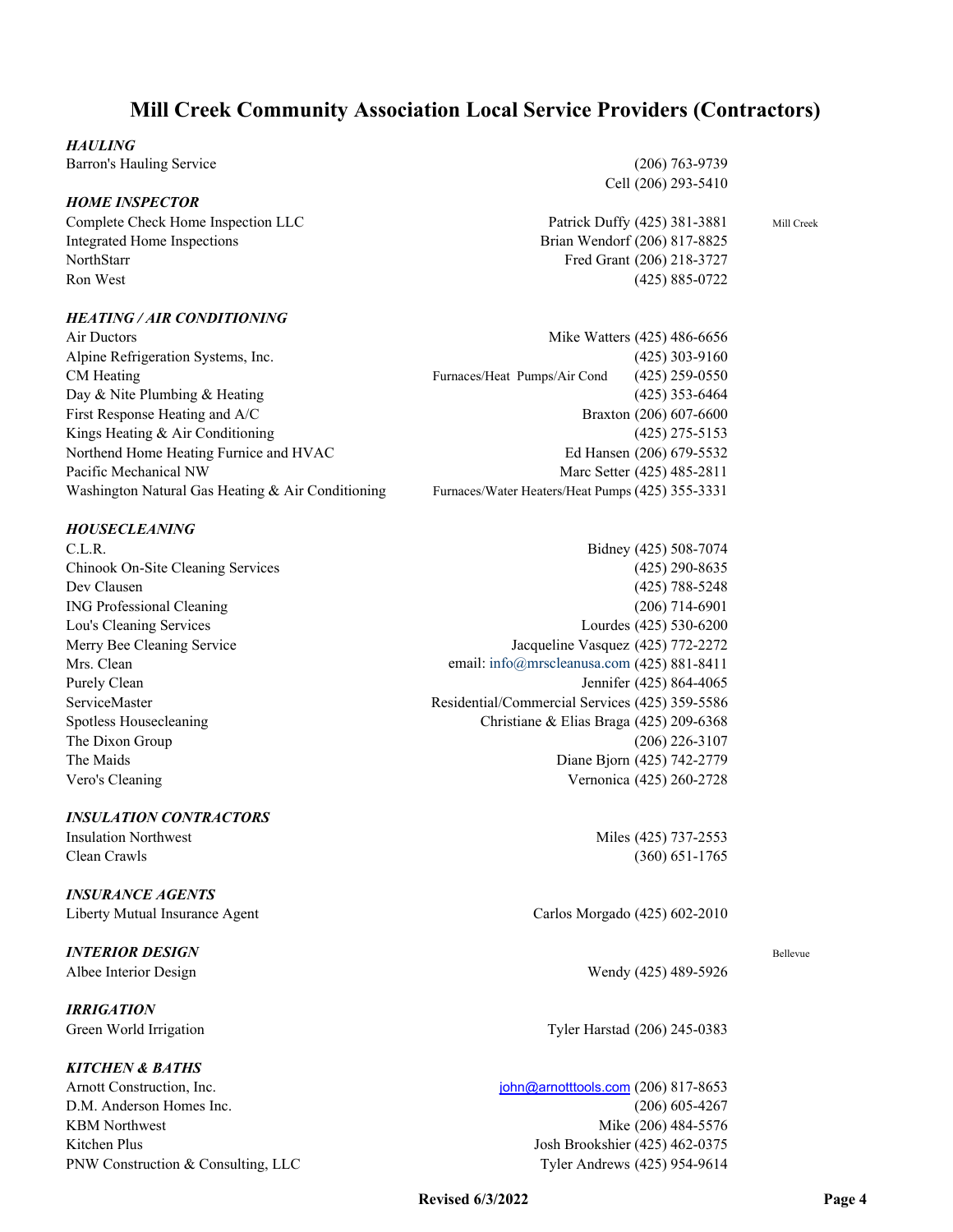## *LANDSCAPING / YARD WORK*

Roibeard, LLC Robbie (425) 218-8300

| LANDSCAPING / YARD WORK             |                                                                    |           |
|-------------------------------------|--------------------------------------------------------------------|-----------|
| Custom Scapes, LLC                  | Vincent Engleson (206) 719-3008                                    |           |
| <b>Engen Landscaping</b>            | Nils & Corin (206) 714-1647                                        |           |
| Glenn Takagi Landscape Architect    | $(206)$ 542-6100                                                   |           |
| Green Spaces Landscaping            | Ryan Sarvis (206) 801-9118                                         | Clearview |
| GreenBridge Lawn & Nursery          | Steve and Rena (425) 346-3950                                      |           |
| Greenridge Landscape                | Darrin (425) 743-1481                                              | Lynnwood  |
| Ken Nesland Landscaping             | Ken Nesland (360) 568-2041                                         |           |
| Landscape Architect                 | Glenn Takagi (206) 542-6100                                        |           |
| Mill Creek Landscape                | Nick (425) 327-0159                                                |           |
| Mossbusters                         | www.themossbusters.com 425-772-7055                                |           |
| Parkview Landscaping                | Ben Oostra (425) 231-9211                                          |           |
| Quan's General Landscaping Services | Mnt./Concrete/Strctrs (425) 678-0603                               |           |
| Reynolds Landscape                  | www.reynoldslandscape.com (425) 487-6641                           |           |
| Seattle Landscapers                 | Andrew (425) 774-8374                                              |           |
| T & A Landscaping                   | Mr. Nguyen's Cell (425) 931-1768                                   |           |
| Woody's Lawn Care, Inc.             | Jeff Woodward (425) 308-0631                                       |           |
|                                     |                                                                    |           |
| <b>LOCKSMITH</b>                    |                                                                    |           |
| Evergreen Lock & Key                | 24 Hr. Mobile Service (425) 252-3700                               |           |
| Wise Locksmith                      | 425-877-1729                                                       | Bothell   |
|                                     |                                                                    |           |
| <b>MASONRY</b>                      |                                                                    |           |
| <b>Bishop Masonary</b>              | Ryan (206) 355-2756                                                |           |
| <b>Brick By Brick Masonry</b>       | Andrew (206) 779-1079                                              | Seattle   |
| Iain Scott                          | $(206)$ 234-8273                                                   |           |
| <b>Sterns Masonry</b>               | 425-483-9503                                                       |           |
| <b>MOVERS</b>                       |                                                                    |           |
| Affordable Movers                   | 425-422-4415                                                       |           |
| Established Moving & Storage        | 425-382-7165                                                       |           |
| Hansen Bros.                        | 425-776-0176                                                       | Lynnwood  |
|                                     |                                                                    |           |
| <b>ORGANIZATION</b>                 |                                                                    |           |
| Top Shelf Organizing                | Louise Beytebiere (425) 283-9265                                   |           |
|                                     |                                                                    |           |
| PAINTING CONTRACTORS                |                                                                    |           |
| A-1 Painting                        | Brian (425) 742-5655                                               |           |
| Amsberry's Painting, Inc.           | $(360)$ 794-7394                                                   |           |
| <b>AP Painting</b>                  | Jason Sandven (425) 508-1173                                       |           |
| Brush-Masters Painting, Inc.        | $(425)$ 337-7474                                                   |           |
| G& B Painting and Cleaning, LLC     | interior & drywall rep/Manuel (425) 377-4018                       |           |
| J. Cearfoss Painting                | John (425) 337-2510                                                |           |
| Lauckhart Painting & Drywall        | Curt Lauchhart (360) 794-0993                                      |           |
| Mick Schulke                        | Mick (425) 273-1791                                                |           |
| Munson's Painting                   | Eric Munson (425) 443-6871                                         |           |
| <b>Olympic Painting</b>             | 425-483-2026                                                       |           |
| <b>NW Paint Pros</b>                | Shane Roberts (360) 294-8698                                       |           |
| Paint it Wright!                    | Jason Wright (425) 891-6694                                        |           |
| Painting America                    | Expert Color Consult./Eco Friendly Pressure Washing (425) 488-1192 |           |
|                                     |                                                                    |           |

Patrick's Painting Phil Coppola (818) 384-9498 Performance Painting Shane Schulze (425) 337-6616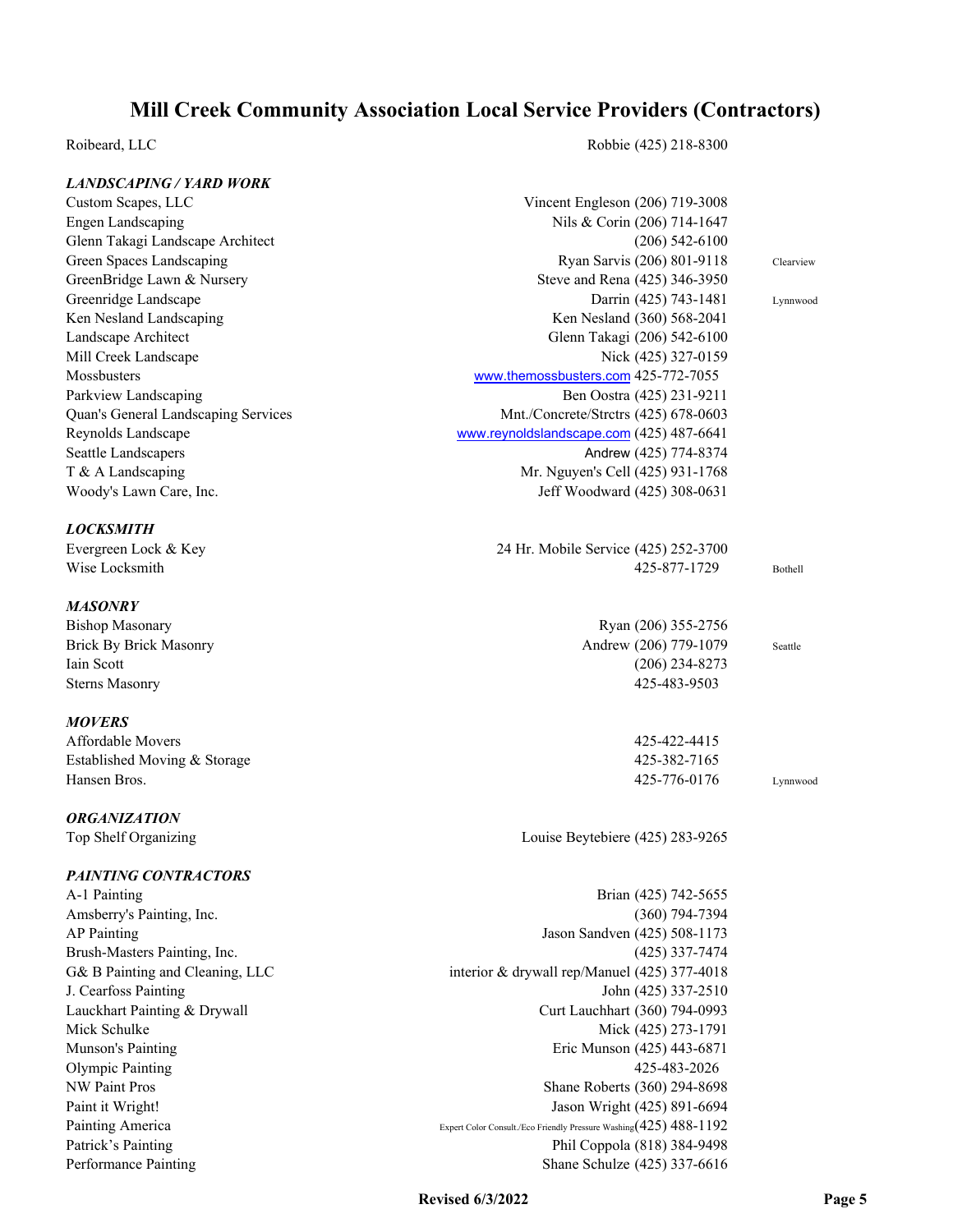| PEST CONTROL                                                |                                            |                   |
|-------------------------------------------------------------|--------------------------------------------|-------------------|
| <b>AARD Pest Control</b>                                    | 206-575-3319                               | Lynnwood          |
| Mole Patrol Co.                                             | $(425)$ 744-0371                           |                   |
| Mountain Beaver Trapper                                     | Ken Dobson (425) 626-0765                  |                   |
| Willards Pest Control                                       | $(425)$ 743-1896                           |                   |
| PET SITTING                                                 |                                            |                   |
| <b>Baxters Dreamland</b>                                    | Kari Jamison 425-273-8523                  |                   |
| Carolann Driver                                             | $(206)$ 323-1971                           |                   |
| Nanny Dolittle - Pet Care & Personal Assisstant             | Michelle (425) 923-9376                    |                   |
| PLUMBING                                                    |                                            | Mill Creek        |
| <b>Action Jackson Plumbing</b>                              | $(425)$ 877-5601                           |                   |
| <b>Alpine Plumbing</b>                                      | $(360)$ 939-2424                           |                   |
| Holmstad's Plumbing & Heating                               | Terry (425) 259-9131                       | Marysville        |
| Mill Creek Plumbing                                         | Fred (425) 670-8818                        |                   |
| Protocol Plumbing                                           | Eric Klem (425) 322-8096                   |                   |
| <b>Regulators Plumbing LLC</b>                              | Jason Castro (425) 404-1159                | Lynnwood          |
| <b>Shockley Plumbing</b>                                    | Kim Shockley 425-210-2574                  |                   |
| PRESSURE WASHING                                            |                                            | Tulalip           |
| Johnston's Windows Pressure Washing                         | $(425)$ 486-5114                           |                   |
| <b>REMODELING</b>                                           |                                            |                   |
| <b>Corvus Construction</b>                                  | www.corvus-construction.com (206) 355-4981 |                   |
| <b>RESERVE STUDY SPECIALIST</b>                             |                                            |                   |
| All New Again                                               | Dakota Jaspers (425) 780-2083              |                   |
| <b>Association Reserves</b>                                 | www.ReserveStudy.com (253) 661-5437        |                   |
| Jim Talaga                                                  | $italaga@reservestudy.com$ (253) 661-5437  | Mill Creek        |
| <i><b>RESTORATION</b></i>                                   |                                            |                   |
| <b>Bales Restoration</b>                                    | Specialty: Water Damage (800) 492-2537     |                   |
| ROOF CLEANING AND/OR REPAIRS                                |                                            |                   |
| Alpine Roof Cleaning                                        | Nate (425) 271-8426                        |                   |
| Chinook Services                                            | Jay Bjorn (425) 290-8635                   |                   |
| Eastside Roof Cleaning, Inc.                                | Office 425-462-1765                        |                   |
| First Choice Roof Service                                   | $(800)$ 766-3927                           | Woodinville       |
| J & J Roof Cleaning Services, LLC                           | Jose (425) 508-6365                        |                   |
| Mossbusters                                                 | 425-741-2000                               |                   |
| Westside Windows (cleans: driveways, dry cleans clay roofs, | David Fricke (425) 347-3921                | cleans tile roofs |
|                                                             | www.westsidewindowsinc.com                 |                   |
| <b>ROOFING CONTRACTORS</b>                                  |                                            | notes             |
| Always Roofing                                              | Rich (425) 345-5863                        |                   |
| <b>Atkins Roofing</b>                                       | $(800)$ 766-3867                           |                   |
| Cornerstone Roofing                                         | $(425)$ 485-0111                           | Bothell           |
| Davison Roofing                                             | $(425)$ 344-6151                           |                   |
| Diamond Roofing & Construction                              | 206-973-6545                               | Seattle           |
| Forcast Solar                                               | Greg Gorsuch (425) 487-6000                |                   |
| Genesis Roofing Services                                    | David Rodriguez (425-)595-8020             |                   |
| Gafco Roofing and Construction                              | Eric (206) 715-3501                        |                   |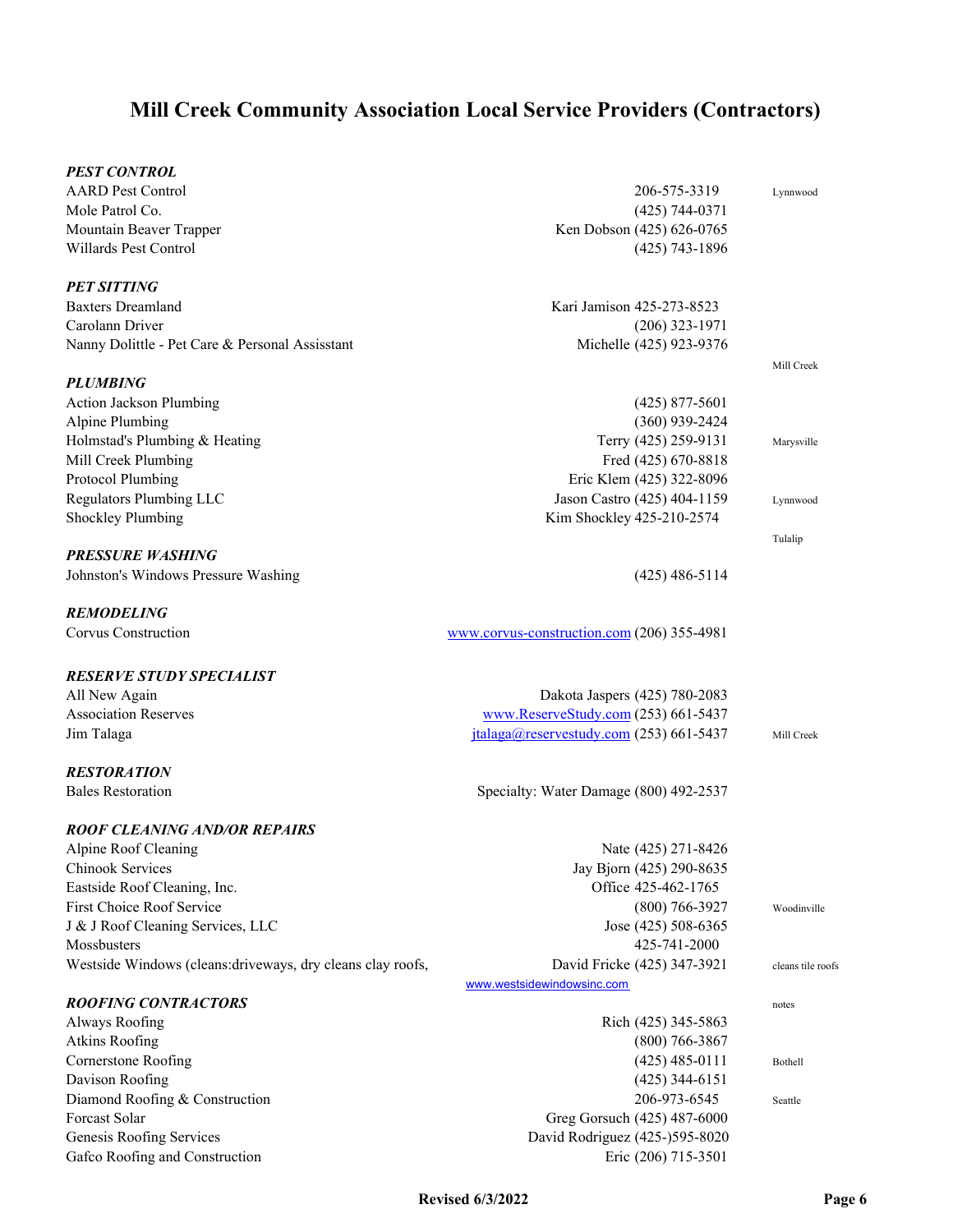| H. Bergman Roofing                              | (425)481-1820 - or- (360) 568-2397              |             |
|-------------------------------------------------|-------------------------------------------------|-------------|
| Hayes Roofing                                   | $(425)$ 348-4145                                |             |
| Heritage Roofing                                | office 360-799-6445                             | Snohomish   |
| Larry Haight's Residential Roofing Company, Inc | $(425) 881 - 9771$                              | Everett     |
| Loberg Roofing, Inc.                            | $(425)$ 775-2276                                |             |
| <b>Masters Roofing</b>                          | Chuck Dominguez (425) 244-0551                  |             |
| NGB Roofing                                     | Nick (206) 883-6232                             | Mill Creek  |
| North Creek Roofing                             | Dan McNeely (425) 483-7986                      |             |
| North West Roofing and Siding                   | Rick (425) 344-4272                             |             |
| Pacific Pride Roofing                           | Brandon Marshall (425) 252-0444                 |             |
| Pinnacle Roofing Professionals, LLC             | $(206)$ 919-3538                                |             |
| Platinum Roofing                                | $(206) 660 - 4743$                              |             |
| PRC Roofing                                     | Nazaire (206) 295-4450                          |             |
| Roofing Specialists NW                          | (425) 741-3744                                  |             |
| Tile Pro Roofing Inc.                           | http://www.tilepro.com $(425)$ 402-4539         | Woodinville |
| <b>RV/BOAT STORAGE</b>                          |                                                 |             |
| Mr. Van Gard Storage                            | $(425)$ 481-9122                                |             |
| Silverlake Safe Storage                         | $(425)$ 337-3738                                | Everett     |
| <b>SECURITY SYSTEMS</b>                         |                                                 |             |
| Metrolink Security Integration                  | (888) 638-7697 or Robert Edwards (206) 866-4100 |             |
| <b>SIDING INSTALLATION</b>                      |                                                 |             |
| <b>Sunset Decks</b>                             | Johnathen (360) 668-7847                        |             |
| <b>SKYLIGHTS</b>                                |                                                 |             |
| Cascade Window & Glass Inc.                     | $(425) 876 - 4417$                              |             |
| <b>SNOW REMOVAL</b>                             |                                                 |             |
| Highline Paving Company                         | $(360)$ 424-0478                                |             |
| Parkview Landscape                              | $(425)$ 231-9211                                |             |
| <b>STUMP REMOVAL / GRINDING</b>                 |                                                 |             |
| Chandle R's                                     | Brian (425) 290-8359                            |             |
| J & J Stump Grinding                            | Josh (206)251-3354                              |             |
| <b>PNW Stump Grinding</b>                       | Keith (425) 422-0909                            |             |
| Len's Affordable Stump Grinding                 | Lenny (425) 218-6785                            |             |
| <b>SURVEYORS</b>                                |                                                 |             |
| Harmsen                                         | $(425)$ 252-1884                                |             |
| PointWise, PLLC                                 | David Peebler (425) 503-0158                    |             |
| <b>TILE CONTRACTORS</b>                         |                                                 |             |
| <b>Bultman Tile</b>                             | Heath Bultman (360) 808-2683                    |             |
| Graystone Tile                                  | Mark Gray (206) 618-6133                        |             |
| Superior Stone & Tile                           | Eric Carney (425) 361-1198                      |             |
| <b>TELEPHONE WIRING</b>                         |                                                 |             |
| Forest Electric                                 | $(425)$ 273-5329                                |             |
| <b>TRAVEL SERVICES</b>                          |                                                 |             |

Expedia Cruise Ship Centers Margaret Salmassy (425) 327-5961